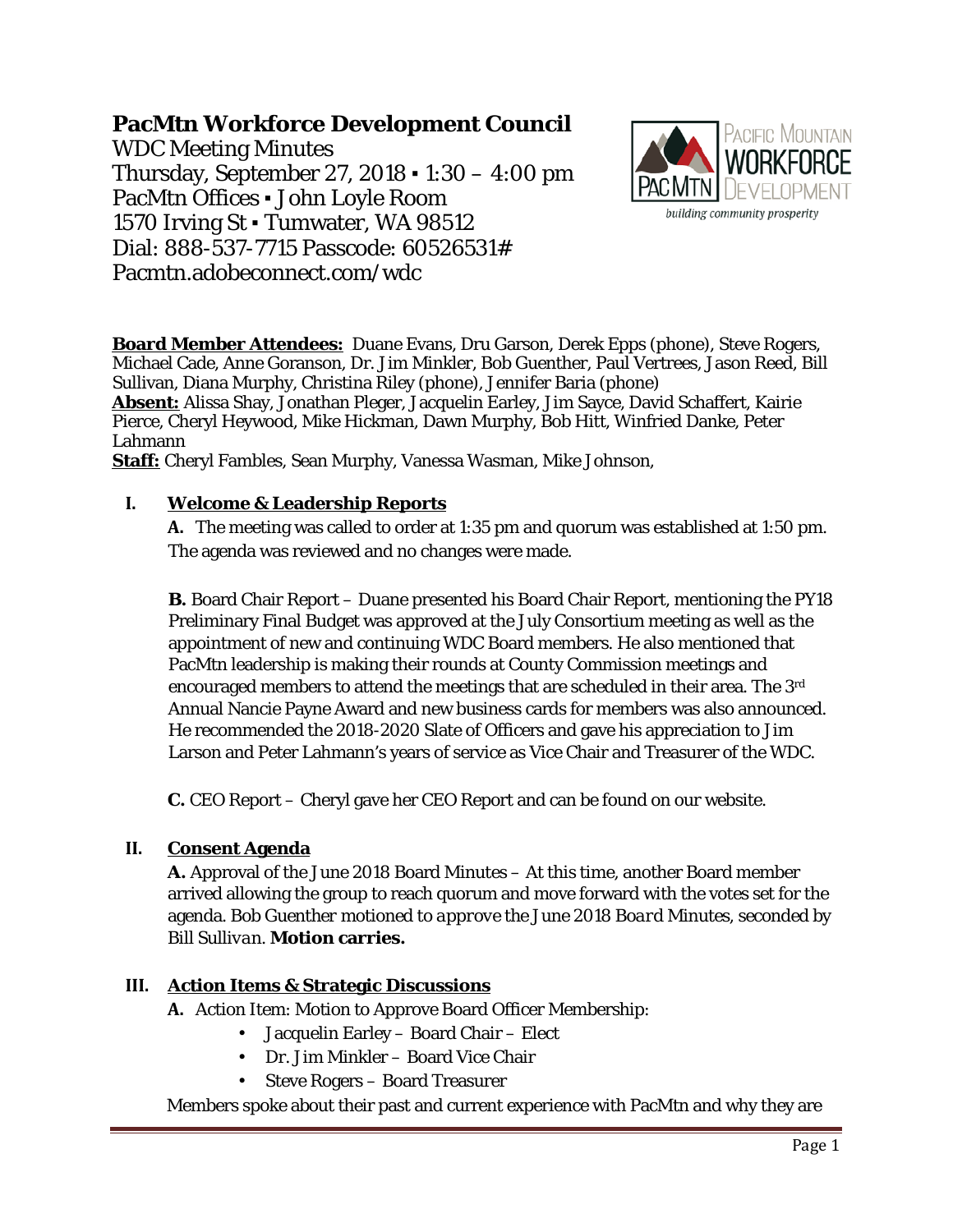interested in becoming a Board Officer with PacMtn. Duane Evans read Jacquelin Earley's statement in her absence. *Bob Guenther motioned to approve the recommended Board Officers, seconded by Diana Murphy.* **Motion carries.**

### **IV. Committee & Task Force Updates:**

**A.** Executive Finance Committee – Duane gave a debrief of the August Executive Finance Meeting which covered Task Force updates, projects and progress of the One Stop Operator Collaborative, and the audit findings from the Washington State Department of Retirement Systems. The EFC meeting also included the approval of the Community Outreach Funding for Scholarships for the Greater Grays Harbor Leader's Banquet. An Executive Session was called to discuss the evaluation of the Chief Operating Officer.

**B.** One Stop Committee and Motion to Approve Updated Committee Charter – Cheryl Fambles presented on this topic and reviewed the charter stating this committee provides recommendation and policy guidance for the One Stop System and activities related to workforce service delivery and programs. There was good discussion on the certification process and its timeline. *Dr. Jim Minkler motioned to approve the updated One Stop Committee Charter, seconded by Christina Riley.* **Motion carries.**

**C.** Local Strategic Plan Extension Request – Sean Murphy reviewed the staff memo, explaining that the 2016-2020 Regional Strategic Plan was due for an update as required by WIOA. The deadline for this update is October 8, 2018 and requires three specific questions to be addressed in a five page document. In order to meet the requirements noted in the staff report, PacMtn requested an extension for completing the report and feedback from the Board on the required questions. The extension was turned in the first week in October.

**D.** Business and Sector Engagement (BaSE) – Sean Murphy gave a brief update on this work group reporting that at the last gathering, the group analyzed and had good discussion concerning workforce data. The group will be used to establish criteria and evaluate the requirements for the upcoming Cluster Study update.

**E.** Adult Basic Education and Literacy (ABEL) Charter – Cheryl Fambles presented the memo on a new PacMtn Board Task Force starting with some background on PacMtn bylaws that state the purpose of Ad-Hoc task forces and the inception of ABEL. The charter was presented and described the work plan, deliverables and timeline. The report recommends formalizing and elevating the Taskforce to a Board level and appoint a Taskforce Leader who will also be a member of the Executive Finance Committee. *Dr. Jim Minkler motioned to approve the Adult Basic Education Task Force and its charter, seconded by Anne Goranson.* **Motion carries.**

## **V. Board Learning Feature Topics:**

**A**. WorkSource Operations Regional Collaborative – Cheryl Fambles and Anne Goranson presented background regarding WIOA and its establishment of a very complex and complicated set of activities and relationships in the governance of the local